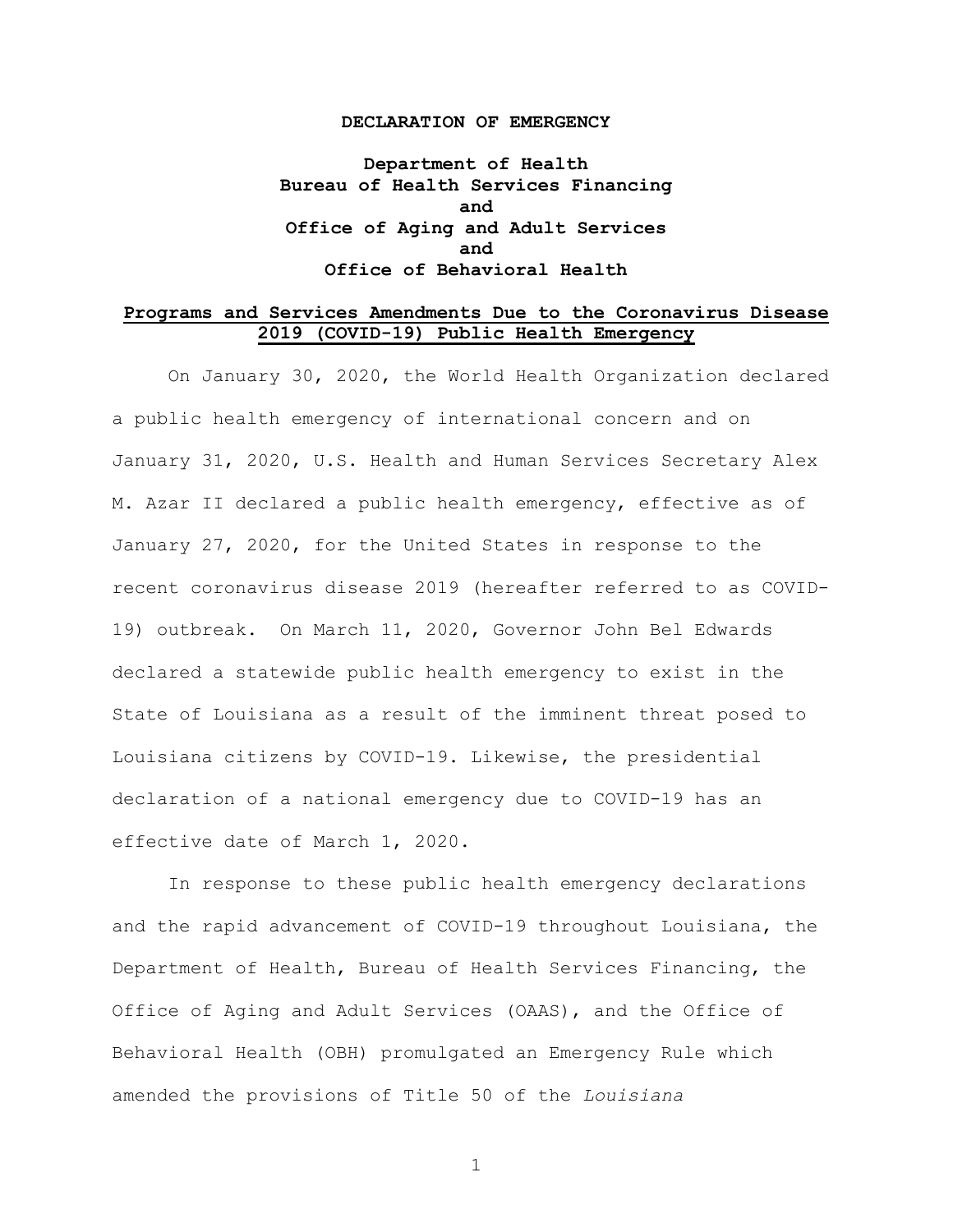*Administrative Code* in order to adopt temporary measures to provide for the continuation of essential programs and services to ensure the health and welfare of the citizens of Louisiana in accordance with the provisions of the Administrative Procedure Act (*Louisiana Register*, Volume 46, Number 4). This Emergency Rule is being promulgated to continue the provisions of the Emergency Rule adopted on March 19, 2020. This Emergency Rule shall be in effect for the maximum period allowed under the Act or the duration of the COVID-19 public health emergency declaration, whichever comes first.

Effective May 14, 2022, the department amends Title 50 of the *Louisiana Administrative Code* to continue the following provisions of the Emergency Rule adopted on March 19, 2020 throughout the duration of the COVID-19 public health emergency declaration:

## **Nursing Facilities – Reimbursement Methodology – Reimbursement**

#### **Adjustment (LAC 50:II.20006)**

The per diem rate paid to non-state nursing facilities shall contain an add-on of \$12 for the period of the COVID-19 public health emergency declaration.

### **Nursing Facilities – Reimbursement Methodology – Leave of Absence Days (LAC 50:II.20021)**

For each Medicaid recipient, nursing facilities shall be reimbursed for up to seven hospital leave of absence days per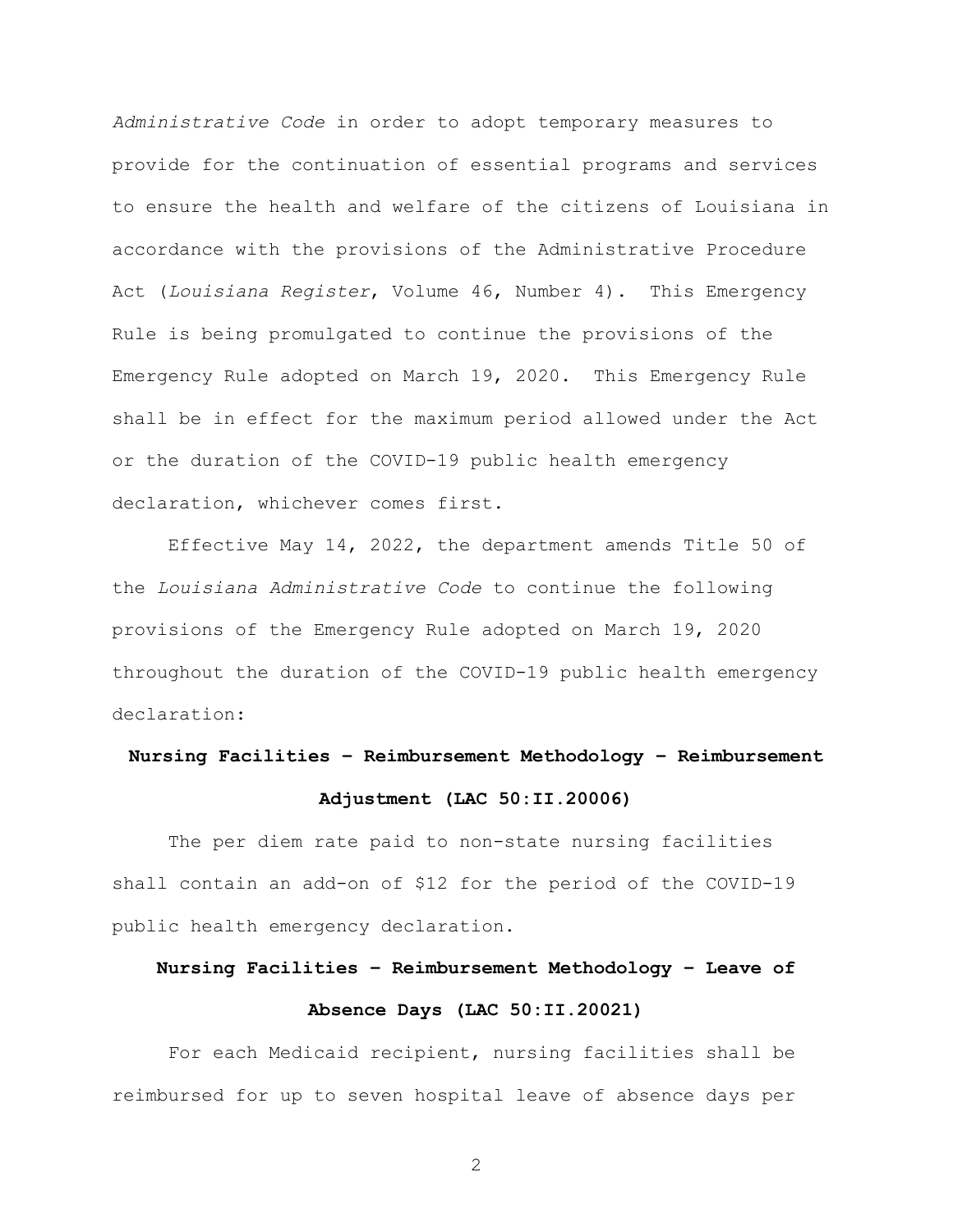occurrence and 15 home leave of absence days per calendar year.

For dates of service during the COVID-19 public health emergency declaration, the state may allow the reimbursement paid for leave of absence days to be equal to 100 percent of the applicable per diem rate.

### **Intermediate Care Facilities for Persons with Intellectual Disabilities – Emergency Awareness – Payment Limitations (LAC 50:VII.33101)**

For dates of service during the COVID-19 public health emergency declaration, the state may waive the annual 45 day limit on the client's leave of absence, the limitation of 30 consecutive days, and the inclusion of the leave in the written individual habilitation plan for recipients that return to the facility for at least 24 hours prior to any discharge/transfer.

Payments to providers for these days will not include any enhanced rate add-ons (i.e., Complex Care, Pervasive Plus), and providers will appropriately submit them as leave days when billing for payment.

### **Services for Special Populations - Personal Care Services (LAC 50:XV.Subpart 9)**

Relaxation of long term-personal care services (LT-PCS) provisions during the COVID-19 public health emergency declaration:

Recipients of long term-personal care services (LT-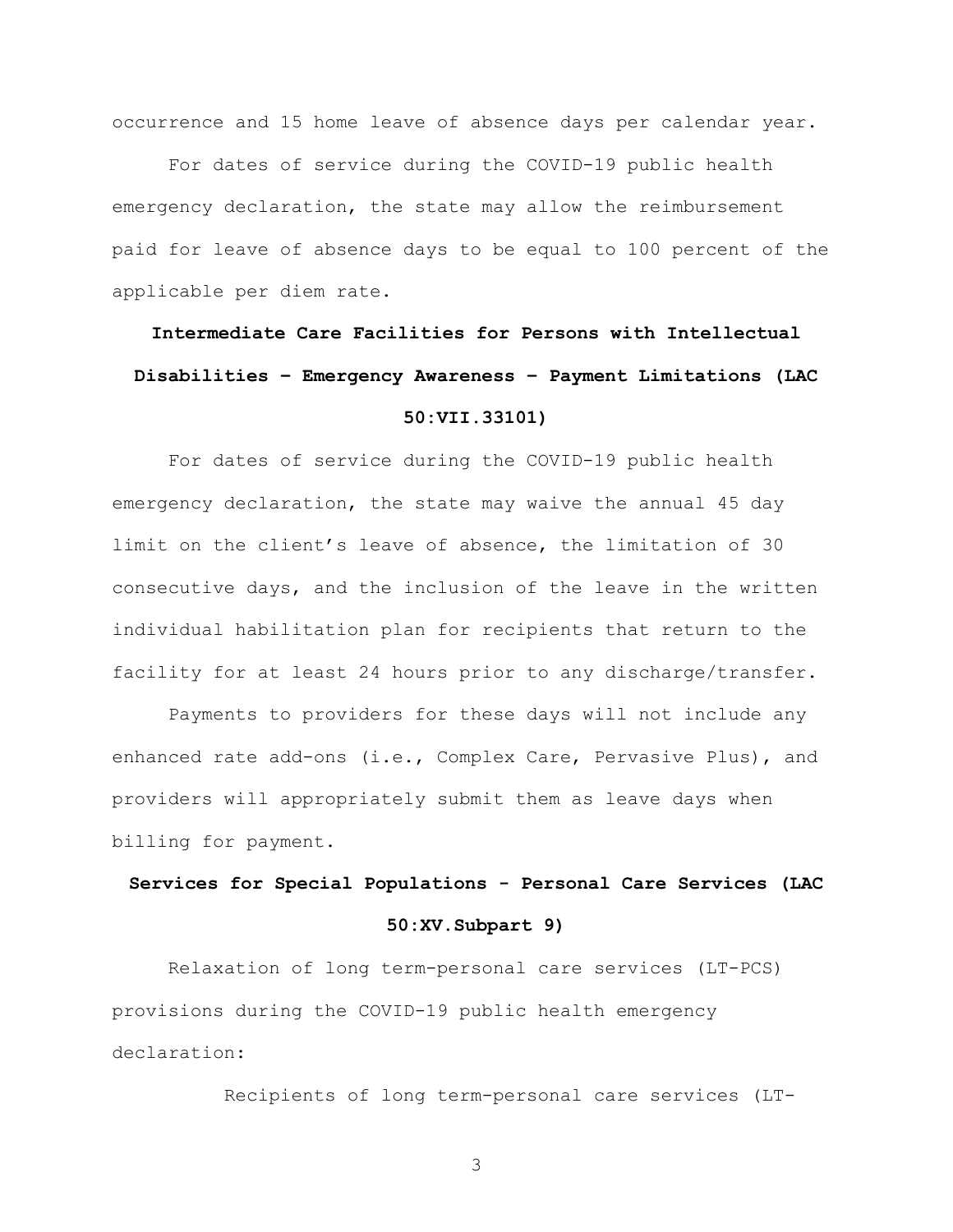PCS) may receive more weekly service hours than what is assigned for his/her level of support category;

The state may increase the maximum number of LT-PCS hours received per week;

Recipients may receive LT-PCS in another state without prior approval of OAAS or its designee;

Recipients may receive LT-PCS while living in a home or property owned, operated or controlled by a provider of services who is not related by blood or marriage to the recipient;

Individuals may concurrently serve as a responsible representative for more than two recipients without an exception from OAAS;

The following individuals may provide services to the recipient of LT-PCS: the recipient's spouse; the recipient's curator; the recipient's tutor; the recipient's legal guardian; the recipient's responsible representative; or the person to whom the recipient has given representative and mandate authority (also known as power of attorney);

The state may allow exceptions to the requirements that services must be provided in accordance with the approved plan of care and/or supporting documentation;

The state may allow exceptions to LT-PCS prior authorization requirements;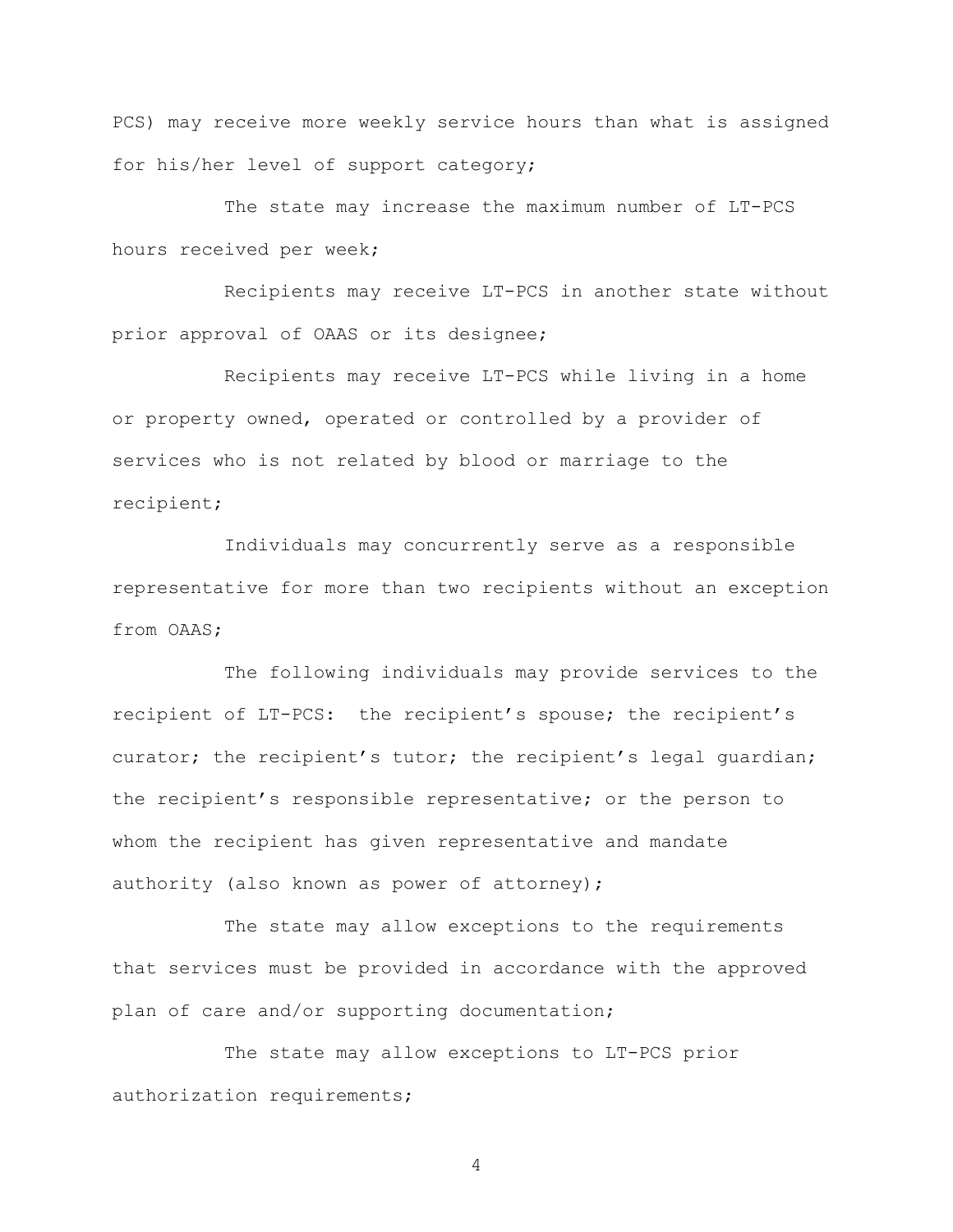The state may increase and/or modify reimbursement rates for LT-PCS;

Recipients may orally designate/authorize or make changes to the responsible representative during the emergency. However, once the emergency declaration is over, the recipient must submit a written designation on the appropriate OAAS form to designate a responsible representative;

The state may offer recipients the freedom to choose another LT-PCS provider if the designated provider is not able to provide services;

The state may modify the minimum age requirement for direct care workers; and

The state may allow exceptions to the requirement that the place(s) of service must be documented in the plan of care.

### **Home and Community-Based Services Waivers – Adult Day Health**

#### **Care Waiver (LAC 50:XXI.Subpart 3)**

With approval from the Centers for Medicare and Medicaid Services (CMS) as applicable, the following provisions of the Adult Day Health Care (ADHC) Waiver are relaxed during the COVID-19 public health emergency declaration:

Adult Day Health Care (ADHC) Waiver participants are allowed to receive ADHC services in his/her home by licensed and/or certified ADHC staff (i.e. RN, LPN, PCA and/or CNA);

The current assessments/re-assessments remain in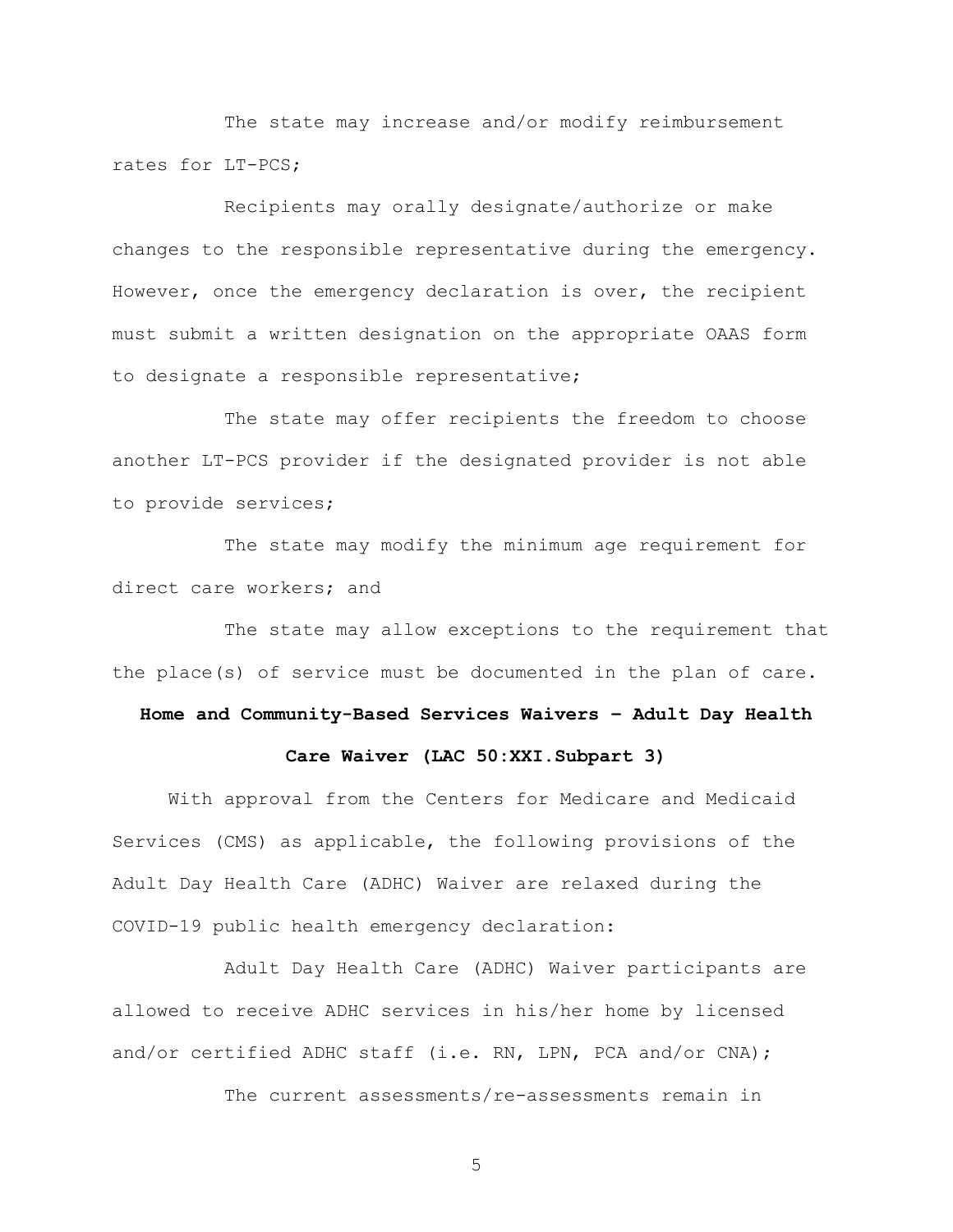effect past the annual (12 month) requirement;

Participants are not discharged if services are interrupted for a period of 30 consecutive days as a result of not receiving or refusing ADHC services;

Participants are not discharged for failure to attend the ADHC center for a minimum of 36 days per calendar quarter;

The state may elect to make retainer payments to ADHC providers when the ADHC center is closed;

Individuals may concurrently serve as a responsible representative for more than two participants without an exception from OAAS;

The state may allow exceptions to prior authorization requirements;

The state may increase and/or modify reimbursement rates for ADHC providers; and

The state may allow exceptions to the requirements that services must be provided in accordance with the approved plan of care and/or supporting documentation.

# **Home and Community-Based Services Waivers – Community Choices**

#### **Waiver (LAC 50:XXI.Subpart 7)**

With approval from the Centers for Medicare and Medicaid Services (CMS) as applicable, the following provisions of the Community Choices Waiver (CCW) are relaxed during the COVID-19 public health emergency declaration: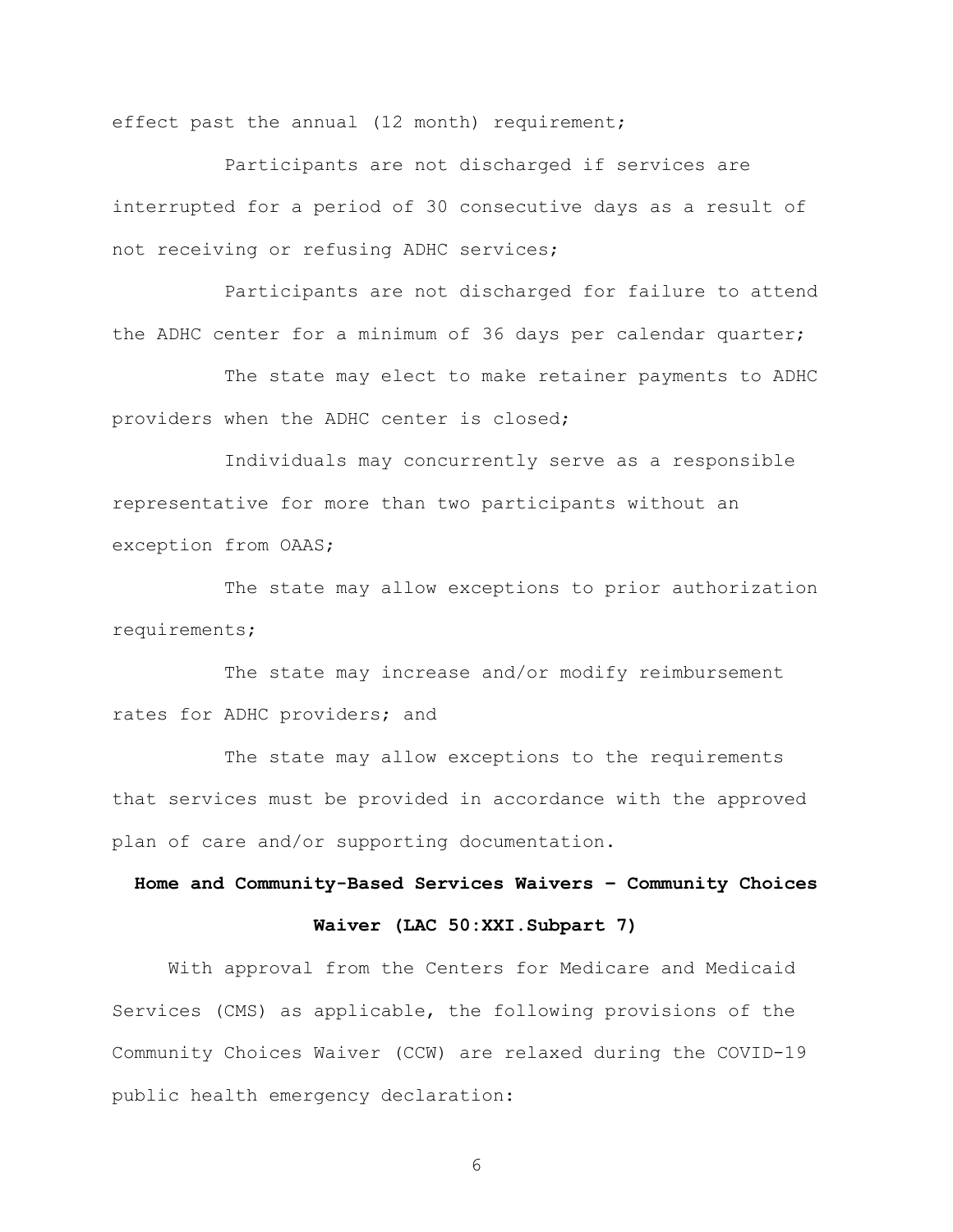Community Choices Waiver (CCW) participants are allowed to receive personal assistance services (PAS) in another state without prior approval of OAAS or its designee;

Participants may receive PAS while living in a home or property owned, operated or controlled by a provider of services who is not related by blood or marriage to the participant without prior approval of OAAS or its designee;

The current assessment/re-assessment remains in effect past the annual (12 month) requirement;

CCW participants are not discharged if services are interrupted for a period of 30 consecutive days as a result of not receiving and/or refusing services;

Participants are not discharged from CCW self-directed services for failure to receive those services for 90 days or more;

Individuals may concurrently serve as a responsible representative for more than two participants without an exception from OAAS;

Participants may receive an increase in his/her annual services budget;

The following individuals may provide services to the participant: the participant's spouse; the participant's curator; the participant's tutor; the participant's legal guardian; the participant's responsible representative; or the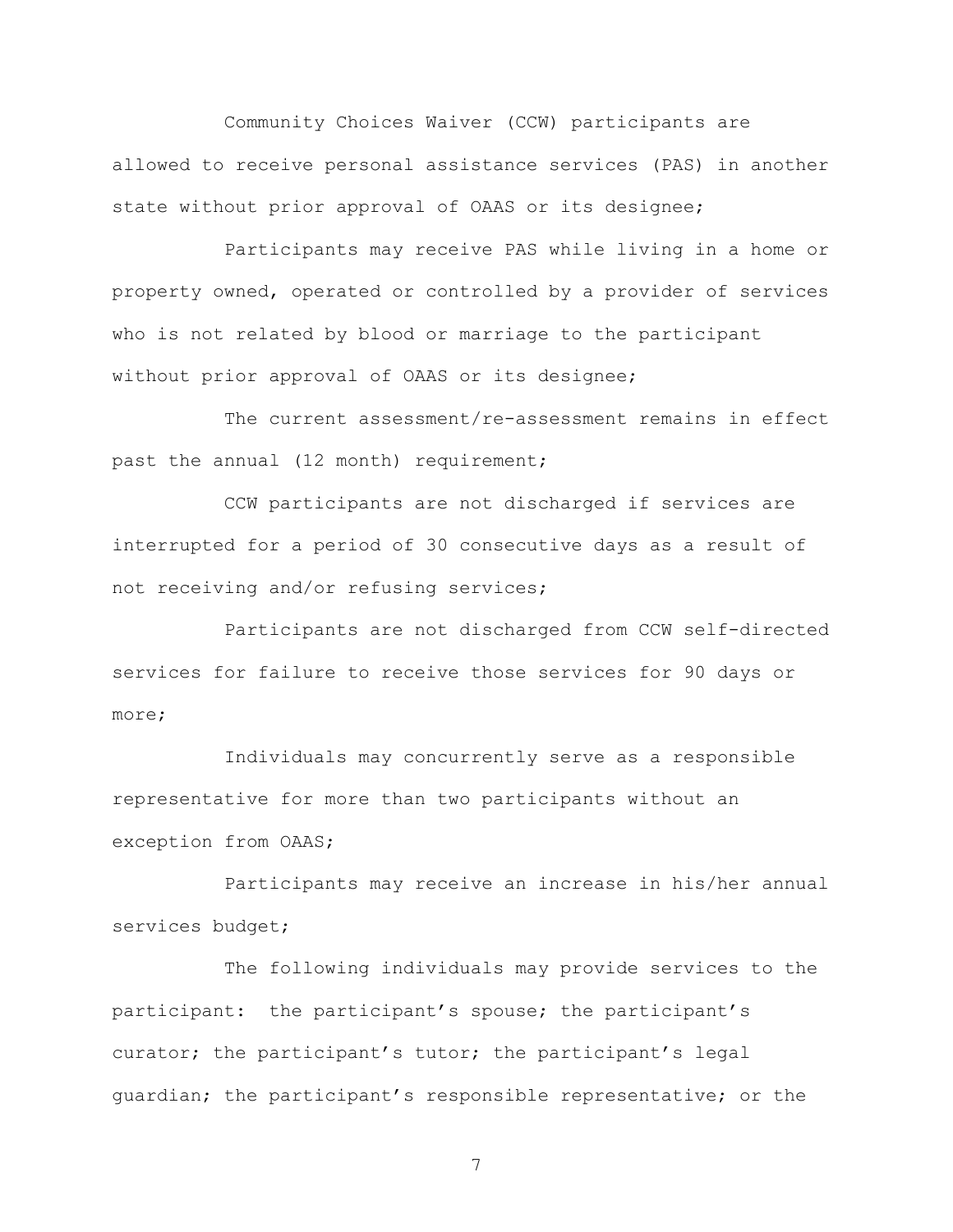person to whom the participant has given representative and mandate authority (also known as power of attorney);

Participants may receive Adult Day Health Care (ADHC) services in his/her home by licensed and/or certified ADHC staff (i.e. RN, LPN, PCA and/or CNA);

The state may elect to make retainer payments to ADHC providers when the ADHC center is closed;

The state may allow exceptions to the requirements that services must be provided in accordance with the approved plan of care and/or supporting documentation;

The state may allow exceptions to prior authorization requirements;

Participants may receive more than two home delivered meals per day;

The state may allow monitored in-home caregiving (MIHC) providers to monitor participants via frequent telephone contacts and/or telehealth;

The state may modify the minimum age requirement for direct care workers; and

The state may increase and/or modify reimbursement rates for CCW providers.

### **Behavioral Health Services - Home and Community-Based Services Waiver (LAC 50:XXXIII.Subpart 9)**

With approval from the Centers for Medicare and Medicaid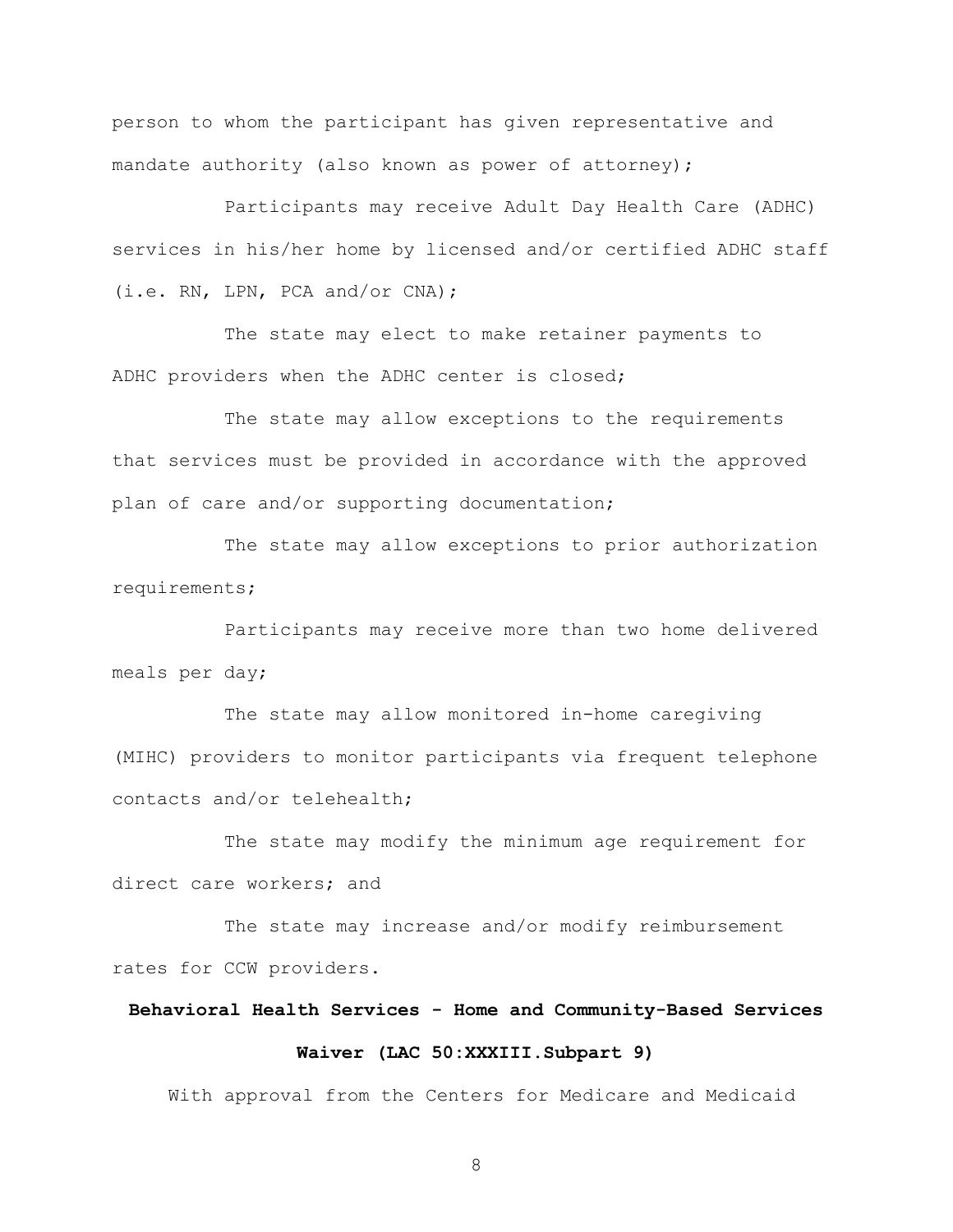Services (CMS) as applicable, the following provisions of the Coordinated System of Care (CSoC) Waiver are relaxed during the COVID-19 public health emergency declaration:

Coordinated System of Care (CSoC) Waiver participants are allowed to receive CSoC waiver services in another state;

The current level of care evaluation/re-evaluation remains in effect beyond the semi-annual requirement;

CSoC participants are not discharged for failing to receive a face-to-face visit from the wraparound facilitator for 60 consecutive calendar days or more;

Services may be provided telephonically or through videoconferencing means in accordance with LDH-issued guidance;

Providers and wraparound facilitators are required to document all service activities in accordance with guidance issued by LDH and the CSoC contractor; and

Plan of care reviews and timelines may be extended.

Implementation of the provisions of this Rule may be contingent upon the approval of the U.S. Department of Health and Human Services, Centers for Medicare and Medicaid Services (CMS), if it is determined that submission to CMS for review and approval is required.

Interested persons may submit written comments to Patrick Gillies, Bureau of Health Services Financing, P.O. Box 91030, Baton Rouge, LA 70821-9030. Mr. Gillies is responsible for